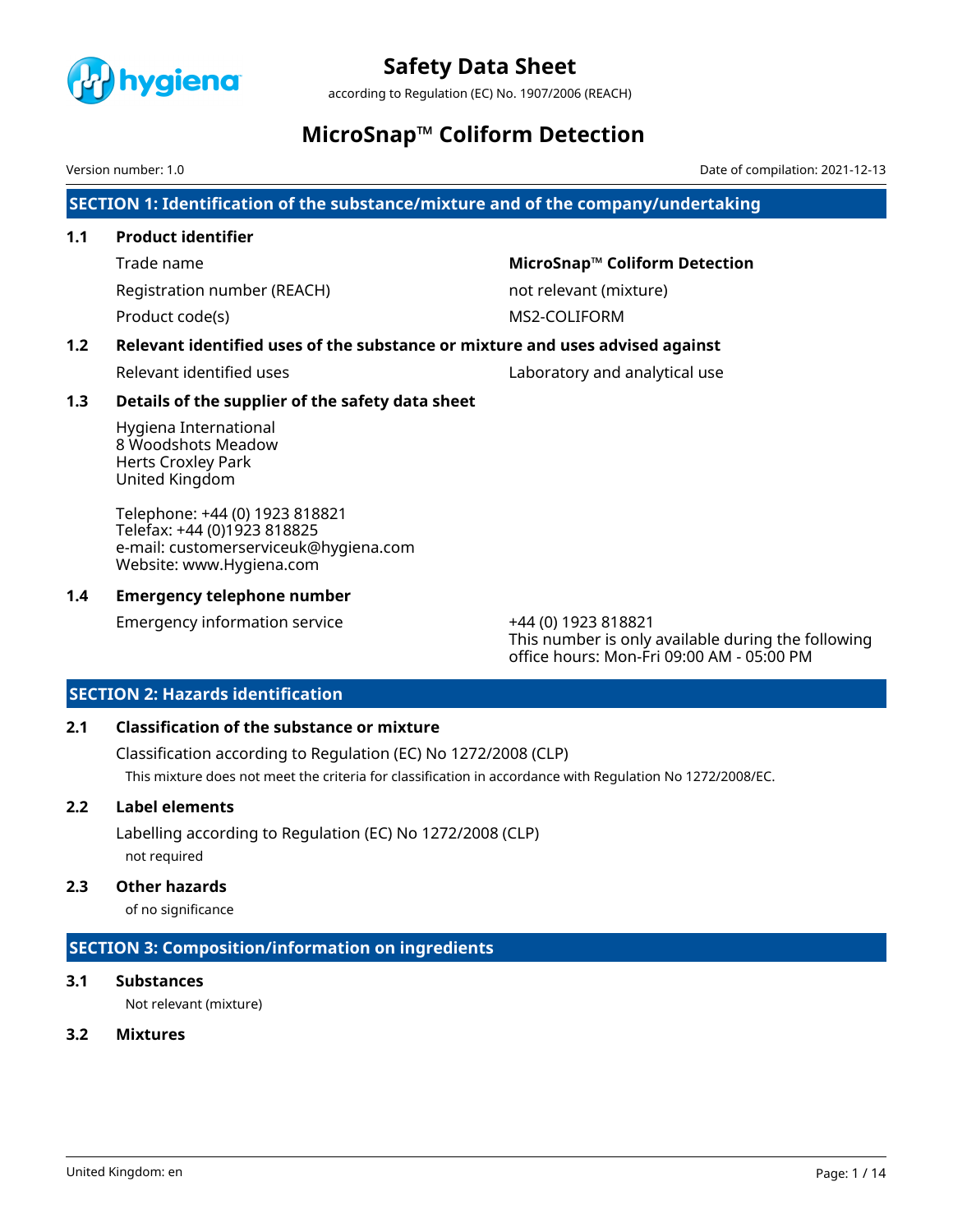

according to Regulation (EC) No. 1907/2006 (REACH)

# **MicroSnap™ Coliform Detection**

Version number: 1.0 Date of compilation: 2021-12-13

#### Description of the mixture

| <b>Name of substance</b>                                           | <b>Identifier</b>                                               | Wt%        | <b>Classification acc. to GHS</b>                                      | <b>Pictograms</b> |
|--------------------------------------------------------------------|-----------------------------------------------------------------|------------|------------------------------------------------------------------------|-------------------|
| Pyrogen Free Water                                                 | CAS No<br>7732-18-5                                             | $75 - 90$  |                                                                        |                   |
| Magnesium Acetate Tetrahy-<br>drate                                | <b>CAS No</b><br>16674-78-5                                     | $0.1 - 1$  |                                                                        |                   |
| 1.0 mg/mL alpha Gal Sub-<br>strate                                 |                                                                 | $0.1 - 1$  |                                                                        |                   |
| 1.0 mg/mL beta Gal Sub-<br>strate                                  | <b>CAS No</b><br>131474-38-9                                    | $0.1 - 1$  |                                                                        |                   |
| EDTA disodium dihydrate                                            | CAS No<br>6381-92-6                                             | $0.1 - 1$  |                                                                        |                   |
|                                                                    | EC No<br>205-358-3                                              |            |                                                                        |                   |
|                                                                    | REACH Reg. No<br>01-2119486775-20-xxxx                          |            |                                                                        |                   |
| Potassium hydroxide                                                | <b>CAS No</b><br>1310-58-3                                      | ${}_{0.1}$ | Acute Tox. 4 / H302<br>Skin Corr. 1A / H314<br>Eye Dam. 1 / H318       |                   |
|                                                                    | EC No<br>215-181-3                                              |            |                                                                        |                   |
|                                                                    | Index No<br>019-002-00-8                                        |            |                                                                        |                   |
|                                                                    | REACH Reg. No<br>01-2119487136-33-xxxx                          |            |                                                                        |                   |
| Benzethonium chloride                                              | CAS No<br>121-54-0                                              | ${}_{0.1}$ | Acute Tox. 3 / H301<br>Skin Corr. 1B / H314<br>Eye Dam. 1 / H318       |                   |
|                                                                    | EC No<br>204-479-9                                              |            | Aquatic Acute 1 / H400<br>Aquatic Chronic 1 / H410                     |                   |
|                                                                    | REACH Reg. No<br>01-2120099077-46-xxxx<br>01-2120738866-39-xxxx |            |                                                                        |                   |
| Adenosine 5'-triphosphate<br>disodium salt hydrate                 | CAS No<br>34369-07-8                                            | < 0.1      |                                                                        |                   |
| sodium azide                                                       | CAS No<br>26628-22-8                                            | < 0.1      | Acute Tox. 2 / H300<br>Acute Tox. 1 / H310<br>Aquatic Acute 1 / H400   | Zv.               |
|                                                                    | EC No<br>247-852-1                                              |            | Aquatic Chronic 1 / H410                                               |                   |
|                                                                    | Index No<br>011-004-00-7                                        |            |                                                                        |                   |
|                                                                    | REACH Reg. No<br>01-2119457019-37-xxxx                          |            |                                                                        |                   |
| Ethylenediaminetetraacetic<br>acid dipotassium salt di-<br>hydrate | CAS No<br>25102-12-9                                            | < 0.1      | Skin Irrit. 2 / H315<br>Eye Irrit. 2 / H319<br><b>STOT SE 3 / H335</b> |                   |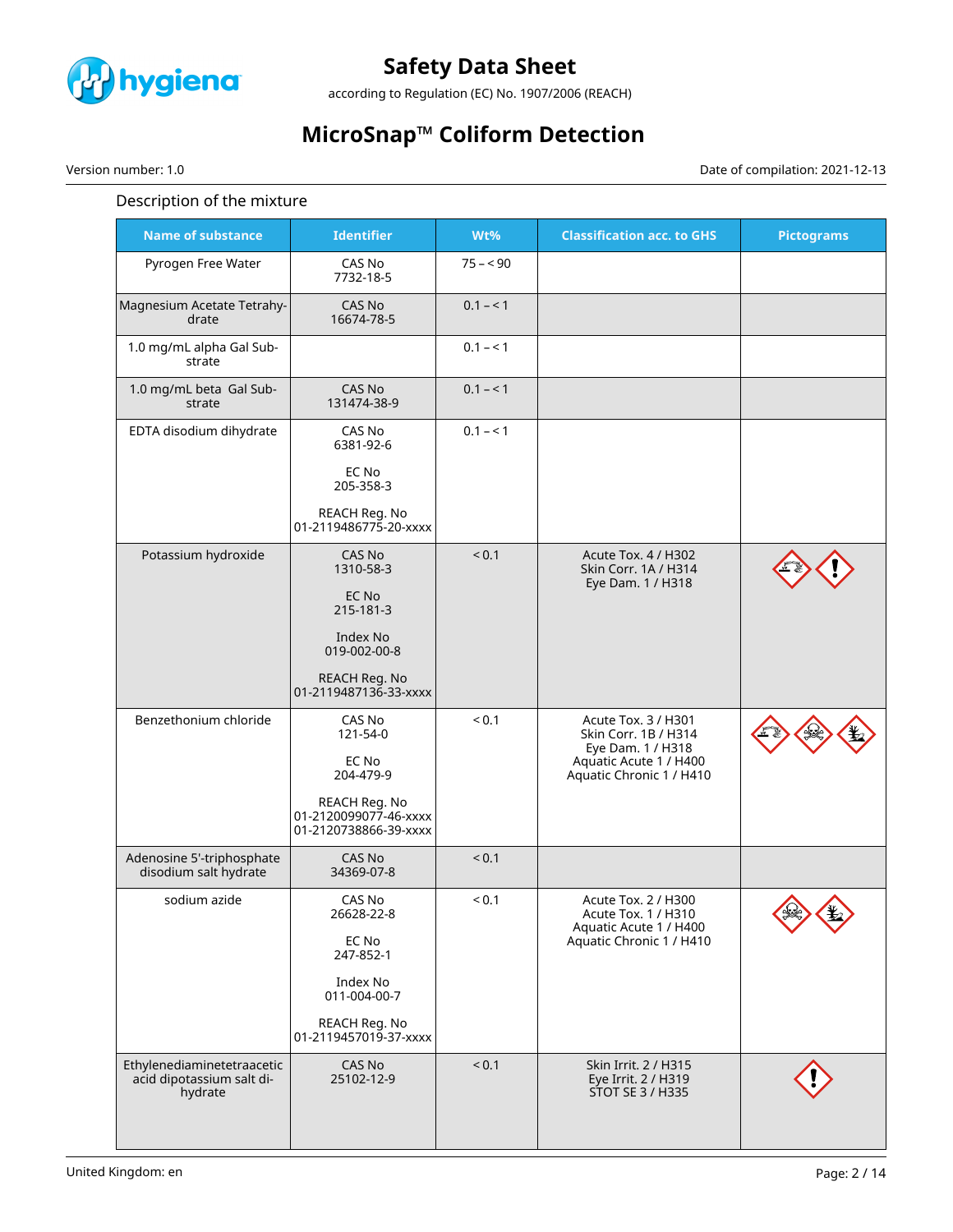

according to Regulation (EC) No. 1907/2006 (REACH)

# **MicroSnap™ Coliform Detection**

#### Version number: 1.0 Date of compilation: 2021-12-13

#### **Name of substance Identifier Wt% Classification acc. to GHS Pictograms** DL-Dithiothreitol CAS No 3483-12-3 < 0.1 Acute Tox. 4 / H302 Skin Irrit. 2 / H315 Eye Irrit. 2 / H319 STOT SE 3 / H335 Tris CAS No 77-86-1  $< 0.1$ Bovine Serum Albumin CAS No 9048-46-8  $< 0.1$ Luciferase, Custom  $\vert$  < 0.1

| <b>Name of substance</b> | <b>Specific Conc. Limits</b>                                                                                                                                                                 | <b>M-Factors</b> | ATE                           | <b>Exposure route</b>                   |
|--------------------------|----------------------------------------------------------------------------------------------------------------------------------------------------------------------------------------------|------------------|-------------------------------|-----------------------------------------|
| Potassium hydroxide      | Skin Corr. 1A; H314: C ≥ 5 %<br>Skin Corr. 1B; H314: $2\% \le C < 5\%$<br>Skin Irrit. 2; H315: 0.5 % $\leq C$ < 2 %<br>Eye Dam. 1; H318: C ≥ 2 %<br>Eye Irrit. 2; H319: 0.5 % $\leq$ C < 2 % |                  | 333 $mg/_{ka}$                | oral                                    |
| Benzethonium chloride    |                                                                                                                                                                                              |                  | 295 $mg/_{kq}$                | oral                                    |
| sodium azide             |                                                                                                                                                                                              |                  | $>0.054$ mg/ <sub>l</sub> /4h | oral<br>dermal<br>inhalation: dust/mist |
| DL-Dithiothreitol        |                                                                                                                                                                                              |                  | 500 $mg/kq$                   | oral                                    |

For full text of abbreviations: see SECTION 16.

#### **SECTION 4: First aid measures**

#### **4.1 Description of first aid measures**

#### General notes

Do not leave affected person unattended. Remove victim out of the danger area. Keep affected person warm, still and covered. Take off immediately all contaminated clothing. In all cases of doubt, or when symptoms persist, seek medical advice. In case of unconsciousness place person in the recovery position. Never give anything by mouth.

#### Following inhalation

If breathing is irregular or stopped, immediately seek medical assistance and start first aid actions. Provide fresh air.

#### Following skin contact

Wash with plenty of soap and water.

#### Following eye contact

Remove contact lenses, if present and easy to do. Continue rinsing. Irrigate copiously with clean, fresh water for at least 10 minutes, holding the eyelids apart.

#### Following ingestion

Rinse mouth with water (only if the person is conscious). Do NOT induce vomiting.

#### **4.2 Most important symptoms and effects, both acute and delayed**

Symptoms and effects are not known to date.

#### **4.3 Indication of any immediate medical attention and special treatment needed**

none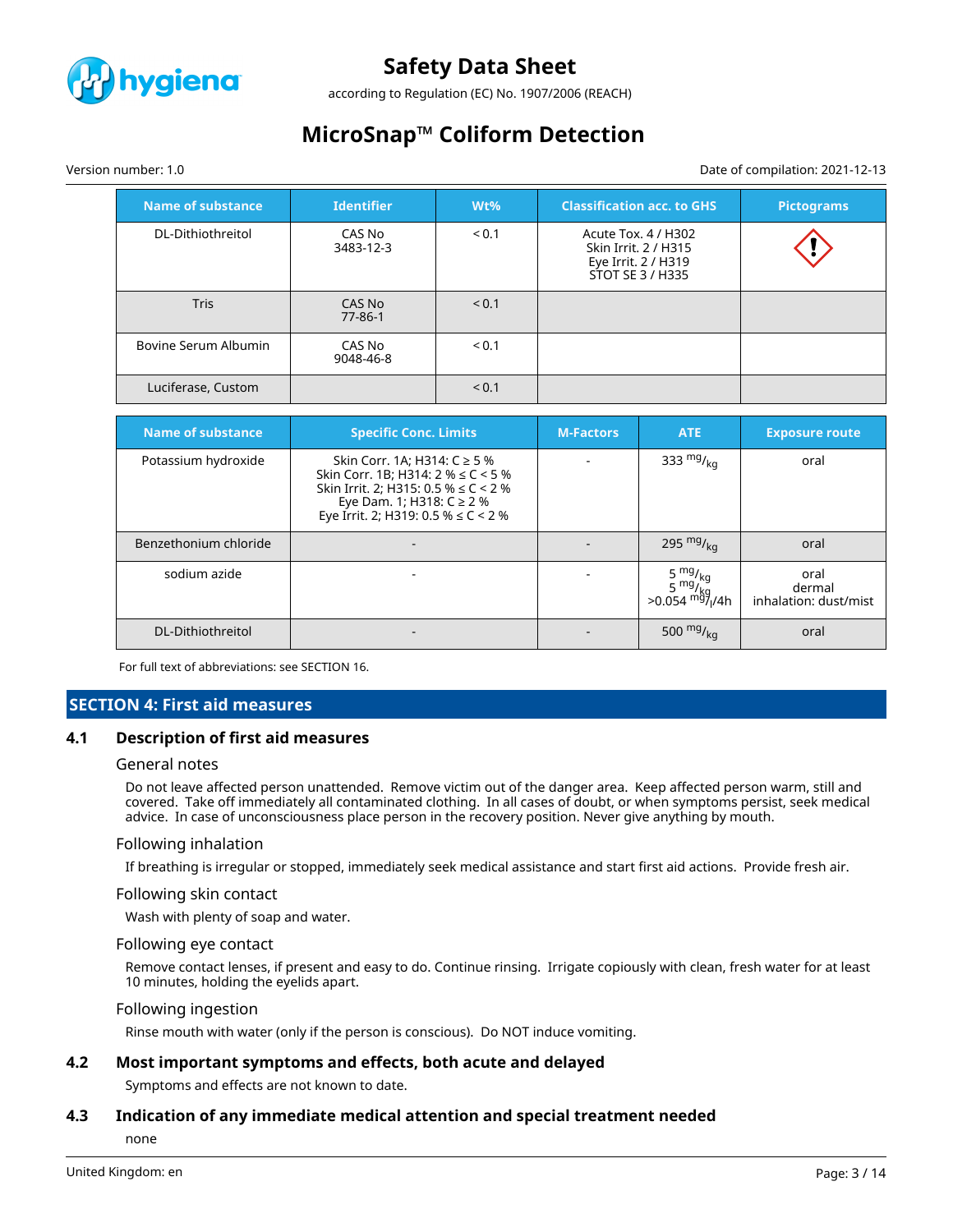

according to Regulation (EC) No. 1907/2006 (REACH)

## **MicroSnap™ Coliform Detection**

Version number: 1.0 Date of compilation: 2021-12-13

### **SECTION 5: Firefighting measures**

#### **5.1 Extinguishing media**

Suitable extinguishing media

Water spray, BC-powder, Carbon dioxide (CO2)

Unsuitable extinguishing media

Water jet

#### **5.2 Special hazards arising from the substance or mixture**

Hazardous combustion products

Nitrogen oxides (NOx), Carbon monoxide (CO), Carbon dioxide (CO2)

#### **5.3 Advice for firefighters**

In case of fire and/or explosion do not breathe fumes. Co-ordinate firefighting measures to the fire surroundings. Do not allow firefighting water to enter drains or water courses. Collect contaminated firefighting water separately. Fight fire with normal precautions from a reasonable distance.

### **SECTION 6: Accidental release measures**

#### **6.1 Personal precautions, protective equipment and emergency procedures**

For non-emergency personnel

Remove persons to safety.

For emergency responders

Wear breathing apparatus if exposed to vapours/dust/spray/gases.

#### **6.2 Environmental precautions**

Keep away from drains, surface and ground water. Retain contaminated washing water and dispose of it.

#### **6.3 Methods and material for containment and cleaning up**

Advice on how to contain a spill

Covering of drains

#### Advice on how to clean up a spill

Wipe up with absorbent material (e.g. cloth, fleece). Collect spillage: sawdust, kieselgur (diatomite), sand, universal binder

#### Appropriate containment techniques

Use of adsorbent materials.

#### Other information relating to spills and releases

Place in appropriate containers for disposal. Ventilate affected area.

#### **6.4 Reference to other sections**

Hazardous combustion products: see section 5. Personal protective equipment: see section 8. Incompatible materials: see section 10. Disposal considerations: see section 13.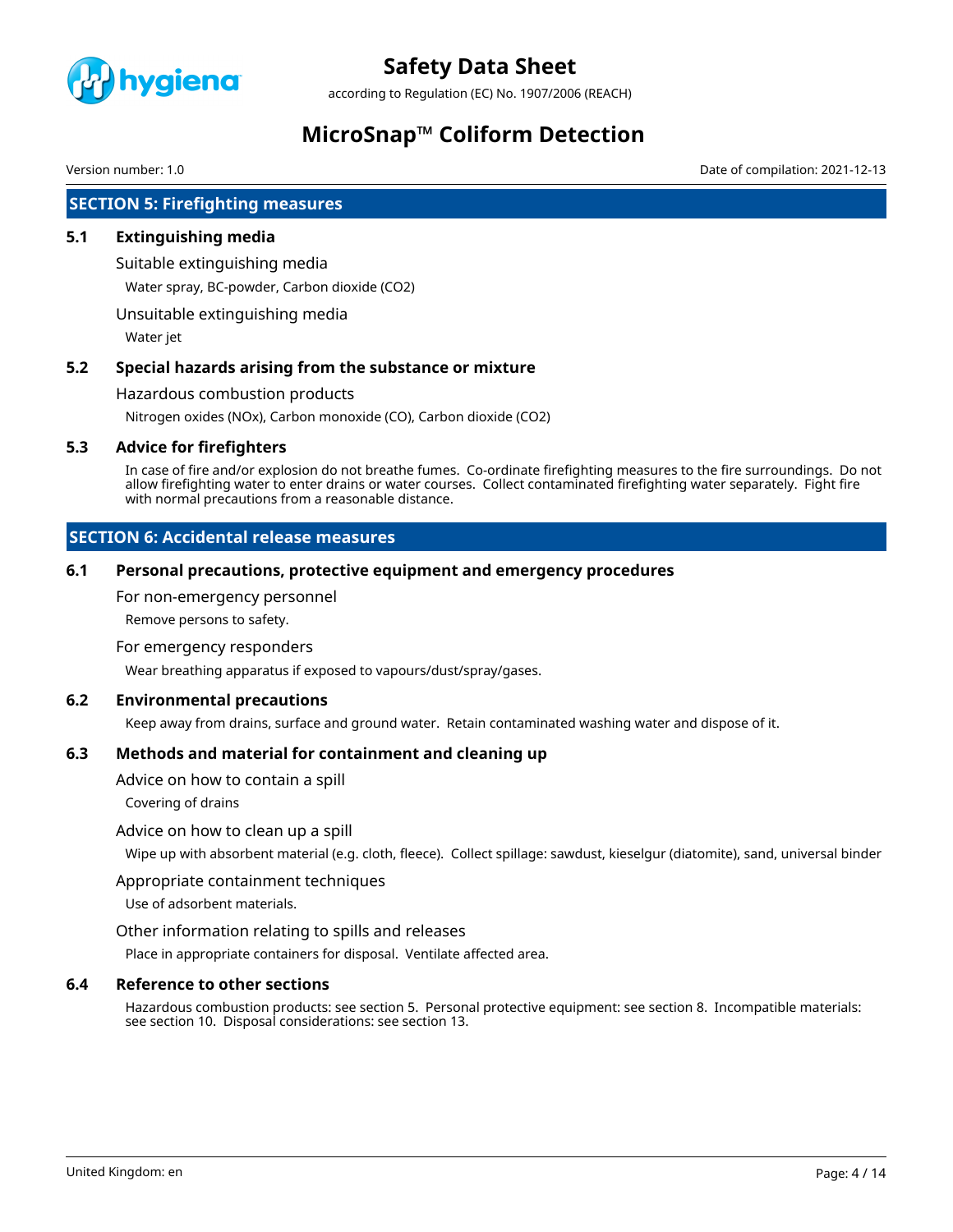

according to Regulation (EC) No. 1907/2006 (REACH)

### **MicroSnap™ Coliform Detection**

Version number: 1.0 Date of compilation: 2021-12-13

### **SECTION 7: Handling and storage**

#### **7.1 Precautions for safe handling**

#### Recommendations

- Measures to prevent fire as well as aerosol and dust generation

Use local and general ventilation. Use only in well-ventilated areas.

#### Advice on general occupational hygiene

Wash hands after use. Do not eat, drink and smoke in work areas. Remove contaminated clothing and protective equipment before entering eating areas. Never keep food or drink in the vicinity of chemicals. Never place chemicals in containers that are normally used for food or drink. Keep away from food, drink and animal feedingstuffs.

#### **7.2 Conditions for safe storage, including any incompatibilities**

#### Control of effects

Protect against external exposure, such as

frost

#### **7.3 Specific end use(s)**

See section 16 for a general overview.

#### **SECTION 8: Exposure controls/personal protection**

#### **8.1 Control parameters**

|              | Occupational exposure limit values (Workplace Exposure Limits) |                  |                 |                     |                                                  |                      |                                             |       |                                                   |      |                |
|--------------|----------------------------------------------------------------|------------------|-----------------|---------------------|--------------------------------------------------|----------------------|---------------------------------------------|-------|---------------------------------------------------|------|----------------|
| Coun-<br>try | Name of agent                                                  | <b>CAS No</b>    | Identi-<br>fier | <b>TWA</b><br>[ppm] | <b>TWA</b><br>$\lfloor$ [mq/m $^{3}$ ] $\rfloor$ | <b>STEL</b><br>[ppm] | <b>STEL</b><br>$\left[\text{mq/m}^3\right]$ | [ppm] | Ceiling-C Ceiling-C Nota-<br>[mq/m <sup>3</sup> ] | tion | <b>Source</b>  |
| EU           | sodium azide                                                   | 26628-22-8 IOELV |                 |                     | 0.1                                              |                      | 0.3                                         |       |                                                   |      | 2000/39/<br>EC |
| <b>GB</b>    | potassium hydrox-<br>ide                                       | 1310-58-3        | <b>WEL</b>      |                     |                                                  |                      | $\mathcal{P}$                               |       |                                                   |      | EH40/<br>2005  |
| GB           | sodium azide                                                   | 26628-22-8       | <b>WEL</b>      |                     | 0.1                                              |                      | 0.3                                         |       |                                                   |      | EH40/<br>2005  |

Notation

Ceiling-C ceiling value is a limit value above which exposure should not occur<br>STEL short-term exposure limit: a limit value above which exposure shoul

STEL short-term exposure limit: a limit value above which exposure should not occur and which is related to a 15-minute period (unless otherwise specified)

TWA time-weighted average (long-term exposure limit): measured or calculated in relation to a reference period of 8 hours timeweighted average (unless otherwise specified)

| Relevant DNELs of components of the mixture |               |                 |                           |                                              |                   |                                 |  |
|---------------------------------------------|---------------|-----------------|---------------------------|----------------------------------------------|-------------------|---------------------------------|--|
| Name of substance                           | <b>CAS No</b> | <b>Endpoint</b> | <b>Threshold</b><br>level | <b>Protection goal,</b><br>route of exposure | Used in           | <b>Exposure time</b>            |  |
| EDTA disodium di-<br>hydrate                | 6381-92-6     | <b>DNEL</b>     | $1.5 \,\mathrm{mg/m^3}$   | human, inhalatory                            | worker (industry) | chronic - systemic ef-<br>fects |  |
| EDTA disodium di-<br>hydrate                | 6381-92-6     | <b>DNEL</b>     | $3$ mg/m <sup>3</sup>     | human, inhalatory                            | worker (industry) | acute - systemic ef-<br>fects   |  |

٦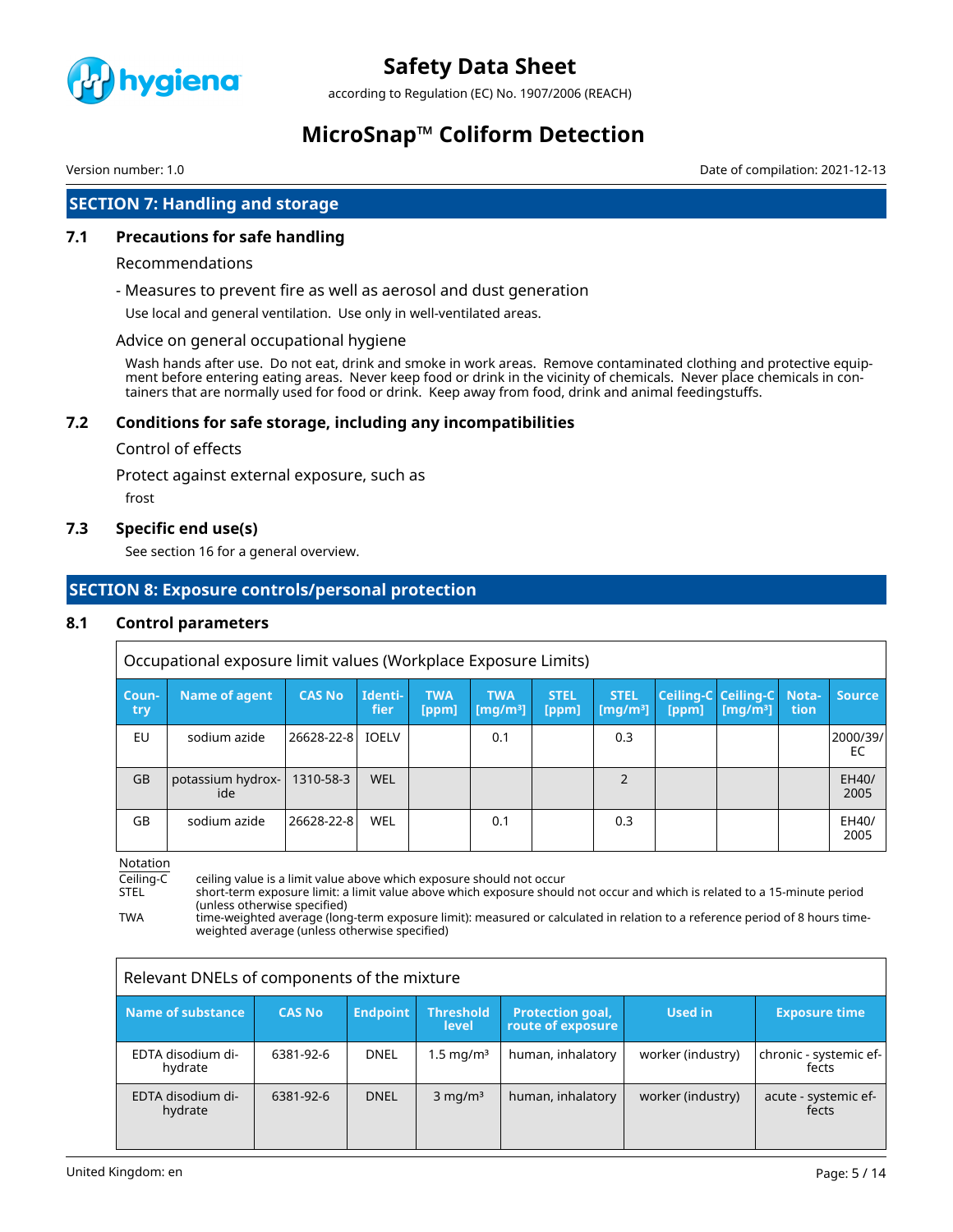

according to Regulation (EC) No. 1907/2006 (REACH)

# **MicroSnap™ Coliform Detection**

Version number: 1.0 Date of compilation: 2021-12-13

| Relevant DNELs of components of the mixture |               |                 |                               |                                              |                                       |                                                             |
|---------------------------------------------|---------------|-----------------|-------------------------------|----------------------------------------------|---------------------------------------|-------------------------------------------------------------|
| <b>Name of substance</b>                    | <b>CAS No</b> | <b>Endpoint</b> | <b>Threshold</b><br>level     | <b>Protection goal,</b><br>route of exposure | <b>Used in</b>                        | <b>Exposure time</b>                                        |
| EDTA disodium di-<br>hydrate                | 6381-92-6     | DNEL            | $1.5 \text{ mg/m}^3$          | human, inhalatory                            | worker (industry)                     | chronic - local effects                                     |
| EDTA disodium di-<br>hydrate                | 6381-92-6     | <b>DNEL</b>     | $3$ mg/m <sup>3</sup>         | human, inhalatory                            | worker (industry)                     | acute - local effects                                       |
| Potassium hydroxide                         | 1310-58-3     | <b>DNEL</b>     | 1 mg/ $m3$                    | human, inhalatory                            | worker (industry)                     | chronic - local effects                                     |
| sodium azide                                | 26628-22-8    | <b>DNEL</b>     | $0.164$ mg/m <sup>3</sup>     | human, inhalatory                            | worker (industry)                     | chronic - systemic ef-<br>fects                             |
| sodium azide                                | 26628-22-8    | <b>DNEL</b>     | 46.7 µg/kg                    | human, dermal                                | worker (industry)                     | chronic - systemic ef-<br>fects                             |
|                                             |               |                 |                               |                                              |                                       |                                                             |
| Relevant PNECs of components of the mixture |               |                 |                               |                                              |                                       |                                                             |
|                                             |               |                 |                               |                                              |                                       |                                                             |
| <b>Name of substance</b>                    | <b>CAS No</b> | <b>Endpoint</b> | <b>Threshold</b><br>level     | <b>Organism</b>                              | <b>Environmental com-</b><br>partment | <b>Exposure time</b>                                        |
| EDTA disodium di-<br>hydrate                | 6381-92-6     | <b>PNEC</b>     | $2.5 \frac{mg}{l}$            | aquatic organisms                            | freshwater                            | short-term (single in-<br>stance)                           |
| EDTA disodium di-<br>hydrate                | 6381-92-6     | <b>PNEC</b>     | $0.25 \frac{mg}{l}$           | aquatic organisms                            | marine water                          | short-term (single in-<br>stance)                           |
| EDTA disodium di-<br>hydrate                | 6381-92-6     | <b>PNEC</b>     | 50 $mg/1$                     | aquatic organisms                            | sewage treatment<br>plant (STP)       | short-term (single in-<br>stance)                           |
| EDTA disodium di-<br>hydrate                | 6381-92-6     | <b>PNEC</b>     | 1.1 $mg/_{kq}$                | terrestrial organ-<br>isms                   | soil                                  | short-term (single in-<br>stance)                           |
| sodium azide                                | 26628-22-8    | <b>PNEC</b>     | $0.35 \frac{\mu g}{I}$        | aquatic organisms                            | freshwater                            | stance)                                                     |
| sodium azide                                | 26628-22-8    | <b>PNEC</b>     | $30 \frac{\mu g}{I}$          | aquatic organisms                            | sewage treatment<br>plant (STP)       | short-term (single in-<br>short-term (single in-<br>stance) |
| sodium azide                                | 26628-22-8    | PNEC            | 16.7 $\frac{\mu g}{\kappa q}$ | aquatic organisms                            | freshwater sediment                   | short-term (single in-<br>stance)                           |

### **8.2 Exposure controls**

Appropriate engineering controls

General ventilation.

Individual protection measures (personal protective equipment)

Eye/face protection

Wear eye/face protection.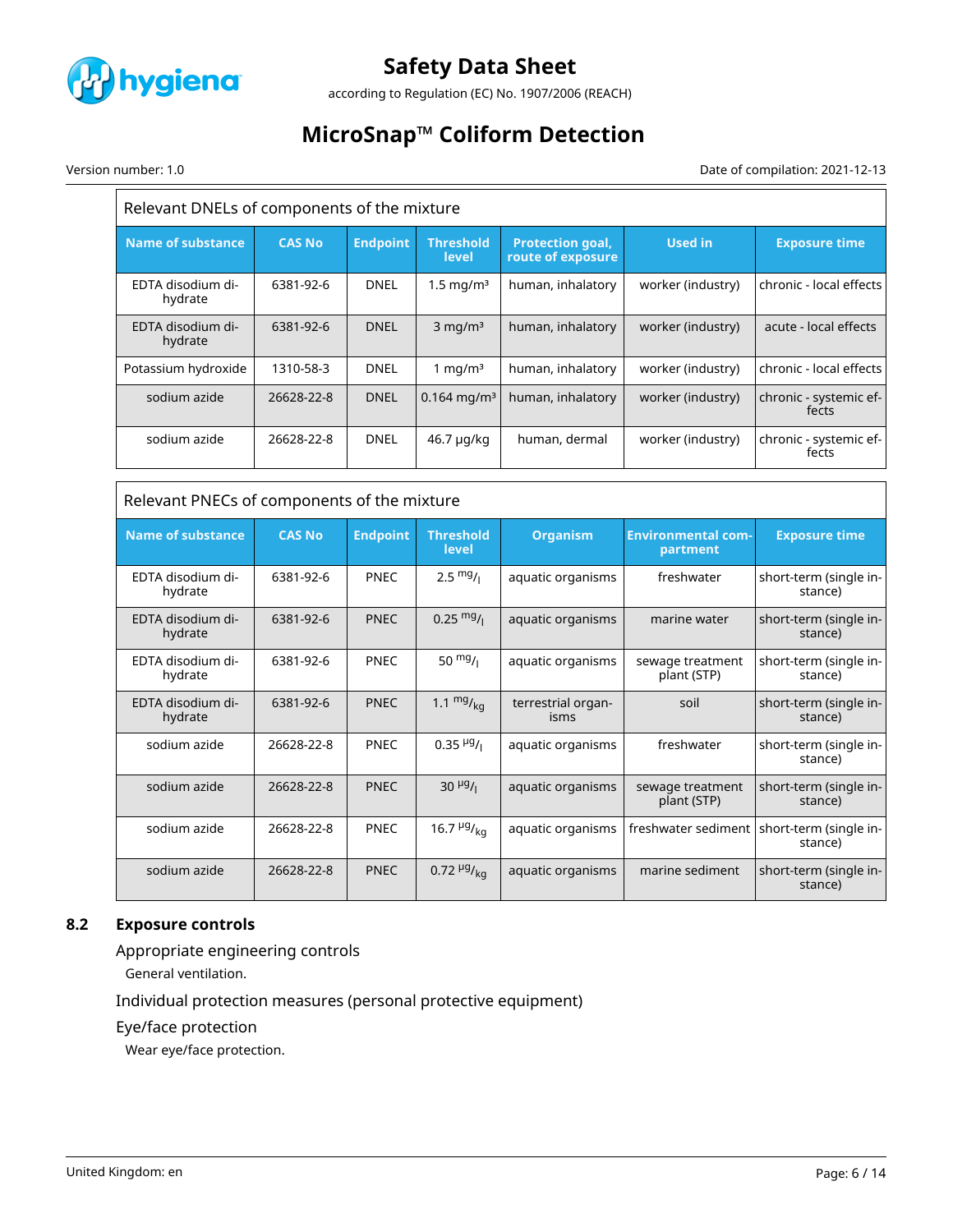

according to Regulation (EC) No. 1907/2006 (REACH)

# **MicroSnap™ Coliform Detection**

Version number: 1.0 Date of compilation: 2021-12-13

- Skin protection
- Hand protection

Wear suitable gloves. Chemical protection gloves are suitable, which are tested according to EN 374. Check leak-tightness/impermeability prior to use. In the case of wanting to use the gloves again, clean them before taking off and air them well. For special purposes, it is recommended to check the resistance to chemicals of the protective gloves mentioned above together with the supplier of these gloves.

#### - Other protection measures

Take recovery periods for skin regeneration. Preventive skin protection (barrier creams/ointments) is recommended. Wash hands thoroughly after handling.

#### Respiratory protection

In case of inadequate ventilation wear respiratory protection.

#### Environmental exposure controls

Use appropriate container to avoid environmental contamination. Keep away from drains, surface and ground water.

#### **SECTION 9: Physical and chemical properties**

#### **9.1 Information on basic physical and chemical properties**

| Physical state                                              | liquid                                                       |
|-------------------------------------------------------------|--------------------------------------------------------------|
| Colour                                                      | not determined                                               |
| Odour                                                       | characteristic                                               |
| Melting point/freezing point                                | not determined                                               |
| Boiling point or initial boiling point and boiling<br>range | not determined                                               |
| Flammability                                                | this material is combustible, but will not ignite<br>readily |
| Lower and upper explosion limit                             | not determined                                               |
| Flash point                                                 | not determined                                               |
| Auto-ignition temperature                                   | not determined                                               |
| Decomposition temperature                                   | not relevant                                                 |
| pH (value)                                                  | not determined                                               |
| Kinematic viscosity                                         | not determined                                               |
| Solubility(ies)                                             | not determined                                               |

#### Partition coefficient

Partition coefficient n-octanol/water (log value)  $\vert$  this information is not available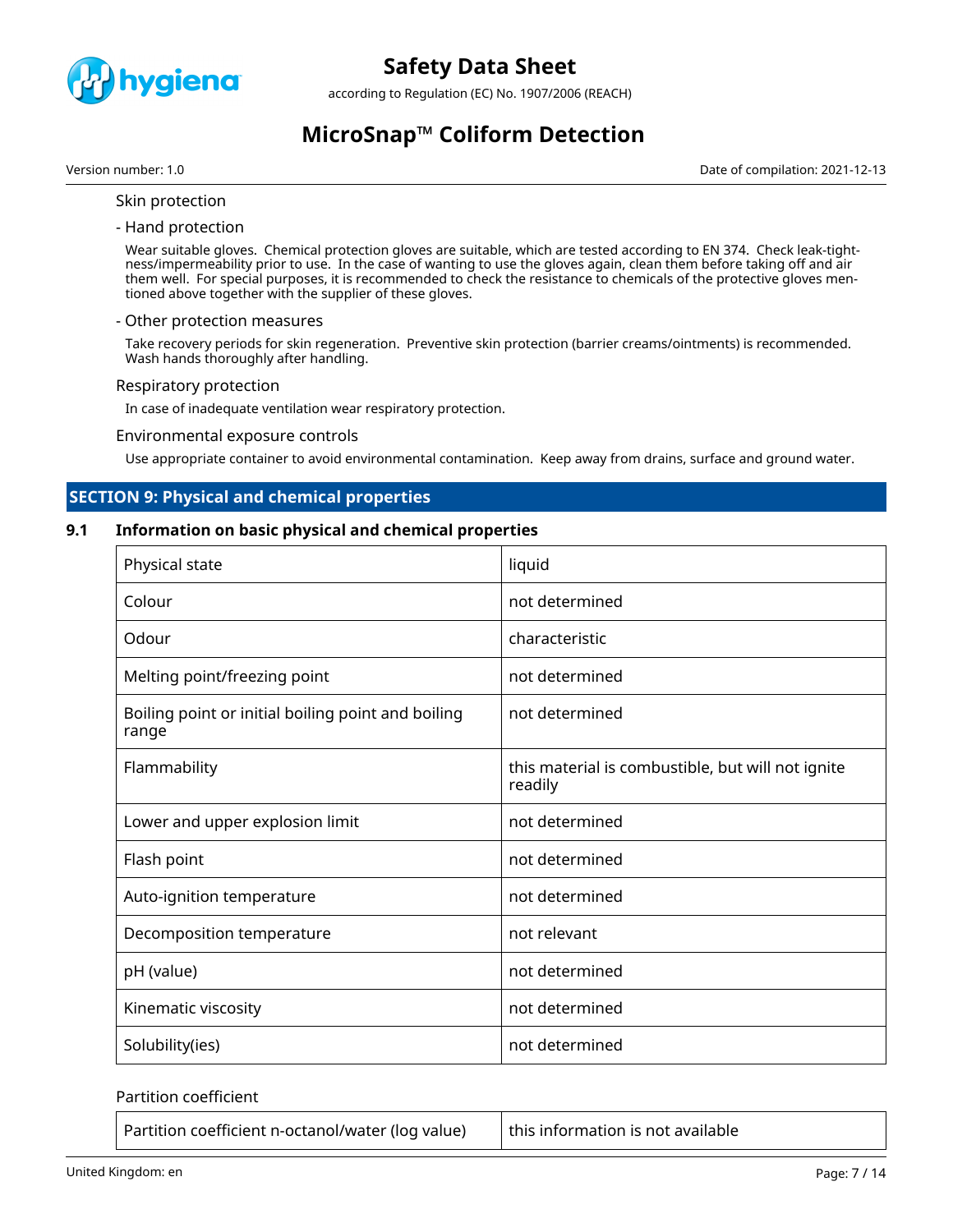

according to Regulation (EC) No. 1907/2006 (REACH)

# **MicroSnap™ Coliform Detection**

Version number: 1.0 Date of compilation: 2021-12-13

| Vapour pressure | $\sim$ <0.1 hPa at 25 °C $\,$ |
|-----------------|-------------------------------|

Density and/or relative density

| Density                 | not determined                                |
|-------------------------|-----------------------------------------------|
| Relative vapour density | information on this property is not available |

|     | Particle characteristics                           | not relevant (liquid)                                          |
|-----|----------------------------------------------------|----------------------------------------------------------------|
| 9.2 | <b>Other information</b>                           |                                                                |
|     | Information with regard to physical hazard classes | hazard classes acc. to GHS (physical hazards): not<br>relevant |
|     | Other safety characteristics                       |                                                                |
|     | Solvent content                                    | 77.49 %                                                        |
|     | Solid content                                      | 18.06 %                                                        |

### **SECTION 10: Stability and reactivity**

#### **10.1 Reactivity**

Concerning incompatibility: see below "Conditions to avoid" and "Incompatible materials".

#### **10.2 Chemical stability**

The material is stable under normal ambient and anticipated storage and handling conditions of temperature and pressure.

#### **10.3 Possibility of hazardous reactions**

No known hazardous reactions.

#### **10.4 Conditions to avoid**

There are no specific conditions known which have to be avoided.

### **10.5 Incompatible materials**

**Oxidisers** 

#### **10.6 Hazardous decomposition products**

Reasonably anticipated hazardous decomposition products produced as a result of use, storage, spill and heating are not known. Hazardous combustion products: see section 5.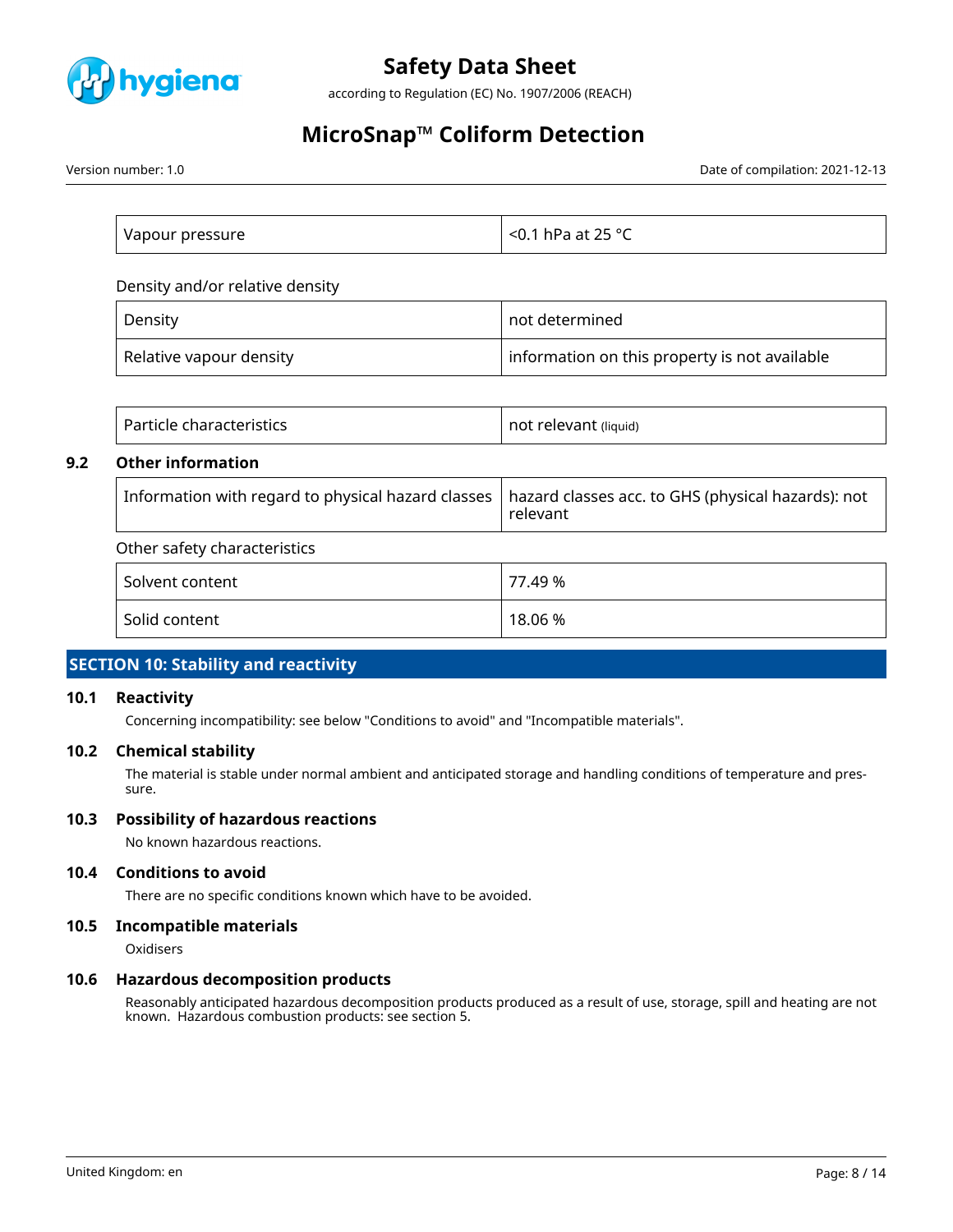

according to Regulation (EC) No. 1907/2006 (REACH)

### **MicroSnap™ Coliform Detection**

Version number: 1.0 Date of compilation: 2021-12-13

### **SECTION 11: Toxicological information**

#### **11.1 Information on hazard classes as defined in Regulation (EC) No 1272/2008**

Test data are not available for the complete mixture.

#### Classification procedure

The method for classification of the mixture is based on ingredients of the mixture (additivity formula).

#### **Classification according to GHS (1272/2008/EC, CLP)**

This mixture does not meet the criteria for classification in accordance with Regulation No 1272/2008/EC.

#### Acute toxicity

Shall not be classified as acutely toxic.

| Acute toxicity estimate (ATE) of components of the mixture |               |                       |                               |  |  |
|------------------------------------------------------------|---------------|-----------------------|-------------------------------|--|--|
| <b>Name of substance</b>                                   | <b>CAS No</b> | <b>Exposure route</b> | <b>ATE</b>                    |  |  |
| Potassium hydroxide                                        | 1310-58-3     | oral                  | 333 $mg/kq$                   |  |  |
| Benzethonium chloride                                      | 121-54-0      | oral                  | 295 $mg/kq$                   |  |  |
| sodium azide                                               | 26628-22-8    | oral                  | 5 $mg/kq$                     |  |  |
| sodium azide                                               | 26628-22-8    | dermal                | $5 \frac{mg}{kg}$             |  |  |
| sodium azide                                               | 26628-22-8    | inhalation: dust/mist | $>0.054$ mg/ <sub>l</sub> /4h |  |  |
| DL-Dithiothreitol                                          | 3483-12-3     | oral                  | 500 $mg/kq$                   |  |  |

#### Skin corrosion/irritation

Shall not be classified as corrosive/irritant to skin.

#### Serious eye damage/eye irritation

Shall not be classified as seriously damaging to the eye or eye irritant.

Respiratory or skin sensitisation

Shall not be classified as a respiratory or skin sensitiser.

#### Germ cell mutagenicity

Shall not be classified as germ cell mutagenic.

#### Carcinogenicity

Shall not be classified as carcinogenic.

#### Reproductive toxicity

Shall not be classified as a reproductive toxicant.

Specific target organ toxicity - single exposure

Shall not be classified as a specific target organ toxicant (single exposure).

Specific target organ toxicity - repeated exposure

Shall not be classified as a specific target organ toxicant (repeated exposure).

#### Aspiration hazard

Shall not be classified as presenting an aspiration hazard.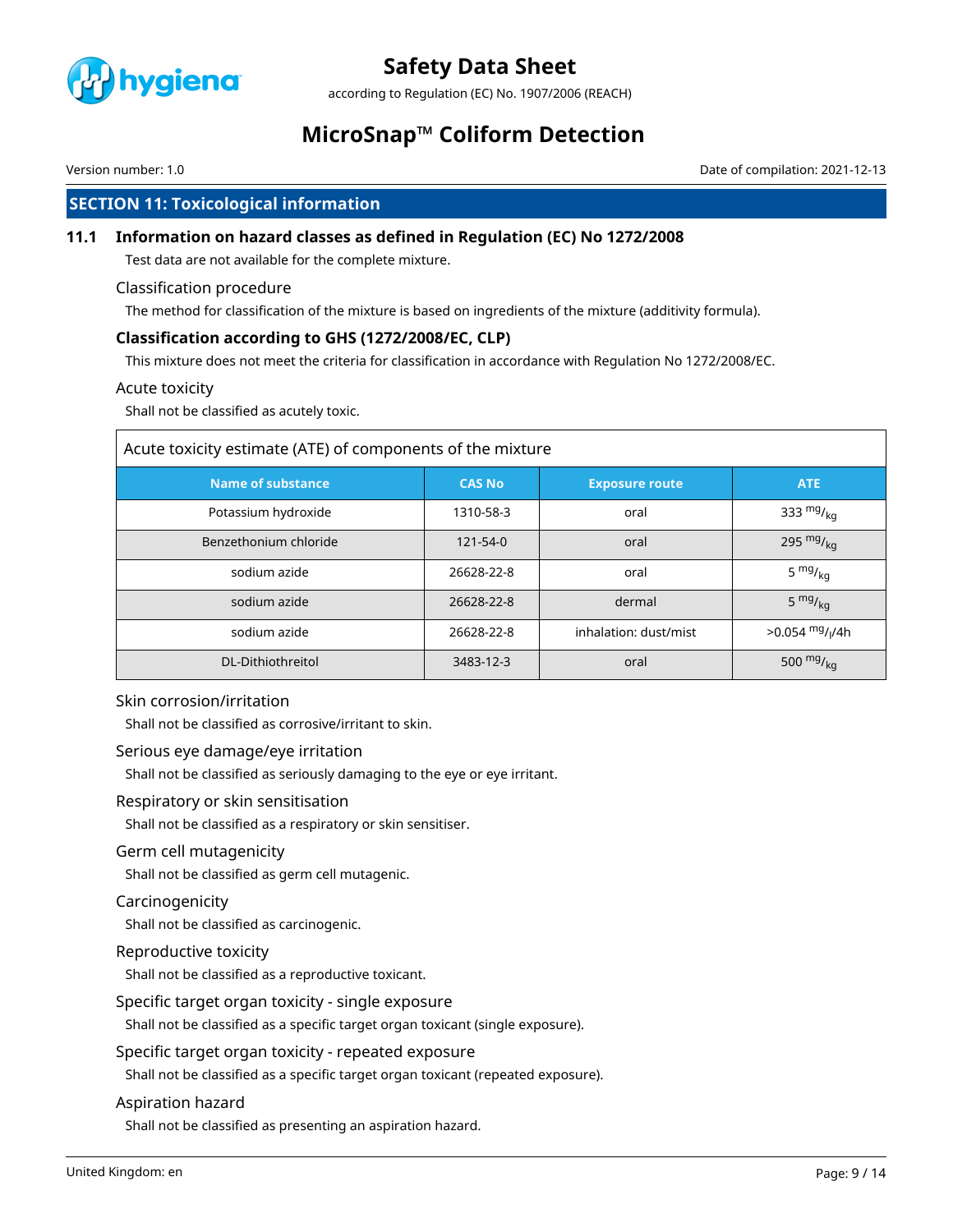

according to Regulation (EC) No. 1907/2006 (REACH)

### **MicroSnap™ Coliform Detection**

Version number: 1.0 Date of compilation: 2021-12-13

#### **11.2 Information on other hazards**

There is no additional information.

### **SECTION 12: Ecological information**

#### **12.1 Toxicity**

Shall not be classified as hazardous to the aquatic environment.

#### **12.2 Persistence and degradability**

Data are not available.

**12.3 Bioaccumulative potential**

Data are not available.

**12.4 Mobility in soil**

Data are not available.

### **12.5 Results of PBT and vPvB assessment**

Data are not available.

### **12.6 Endocrine disrupting properties**

None of the ingredients are listed.

#### **12.7 Other adverse effects**

Data are not available.

#### **SECTION 13: Disposal considerations**

#### **13.1 Waste treatment methods**

Sewage disposal-relevant information

Do not empty into drains. Avoid release to the environment. Refer to special instructions/safety data sheets.

#### Waste treatment of containers/packagings

Completely emptied packages can be recycled. Handle contaminated packages in the same way as the substance itself.

#### **Remarks**

Please consider the relevant national or regional provisions. Waste shall be separated into the categories that can be handled separately by the local or national waste management facilities.

ous goods regulations

### **SECTION 14: Transport information**

- **14.1 UN number or ID number not subject to transport regulations**
- **14.2 UN proper shipping name** not relevant
- **14.3 Transport hazard class(es)** none
- **14.4 Packing group not assigned**
- **14.5 Environmental hazards** non-environmentally hazardous acc. to the danger-

### **14.6 Special precautions for user**

There is no additional information.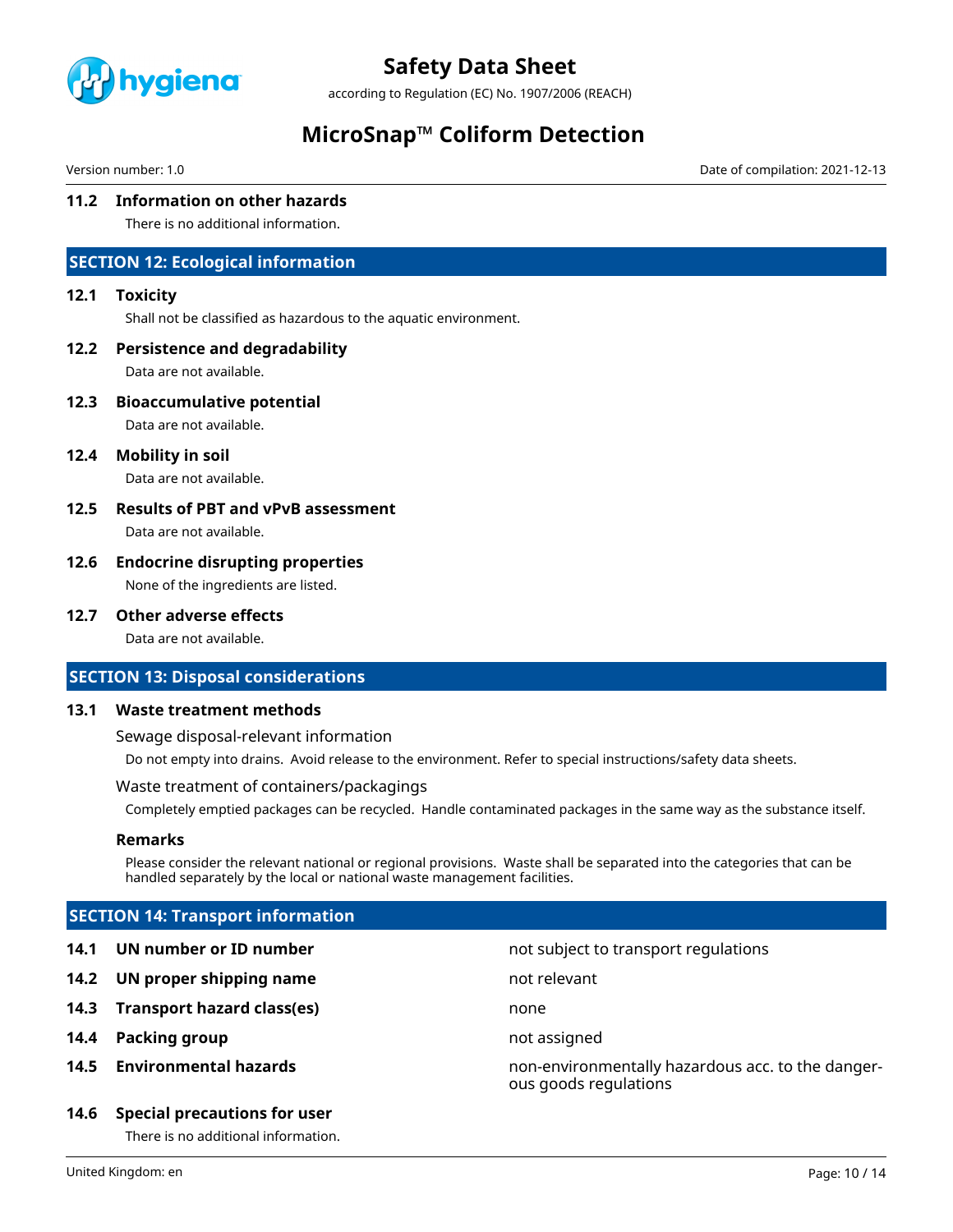

according to Regulation (EC) No. 1907/2006 (REACH)

### **MicroSnap™ Coliform Detection**

Version number: 1.0 Date of compilation: 2021-12-13

#### **14.7 Maritime transport in bulk according to IMO instruments**

The cargo is not intended to be carried in bulk.

#### **Information for each of the UN Model Regulations**

#### **Transport of dangerous goods by road, rail and inland waterway (ADR/RID/ADN) - Additional information**

Not subject to ADR, RID and ADN.

#### **International Maritime Dangerous Goods Code (IMDG) - Additional information**

Not subject to IMDG.

### **International Civil Aviation Organization (ICAO-IATA/DGR) - Additional information**

Not subject to ICAO-IATA.

### **SECTION 15: Regulatory information**

### **15.1 Safety, health and environmental regulations/legislation specific for the substance or mixture Relevant provisions of the European Union (EU)**

#### **Restrictions according to REACH, Annex XVII**

none of the ingredients are listed

#### **List of substances subject to authorisation (REACH, Annex XIV) / SVHC - candidate list**

none of the ingredients are listed

#### **Deco-Paint Directive**

| <b>VOC</b><br>content | 77.55 % |
|-----------------------|---------|
|-----------------------|---------|

#### **Industrial Emissions Directive (IED)**

| VOC<br>$\overline{\phantom{a}}$<br><u>ላ9 %</u><br>. |  |
|-----------------------------------------------------|--|
|-----------------------------------------------------|--|

### **Directive on the restriction of the use of certain hazardous substances in electrical and electronic equipment (RoHS)**

none of the ingredients are listed

#### **Regulation concerning the establishment of a European Pollutant Release and Transfer Register (PRTR)**

none of the ingredients are listed

#### **Water Framework Directive (WFD)**

| List of pollutants (WFD) |               |                  |                |  |
|--------------------------|---------------|------------------|----------------|--|
| Name of substance        | <b>CAS No</b> | <b>Listed in</b> | <b>Remarks</b> |  |
| EDTA disodium dihydrate  |               | A)               |                |  |

Legend

 $\overline{A}$  Indicative list of the main pollutants

### **Regulation on persistent organic pollutants (POP)**

None of the ingredients are listed.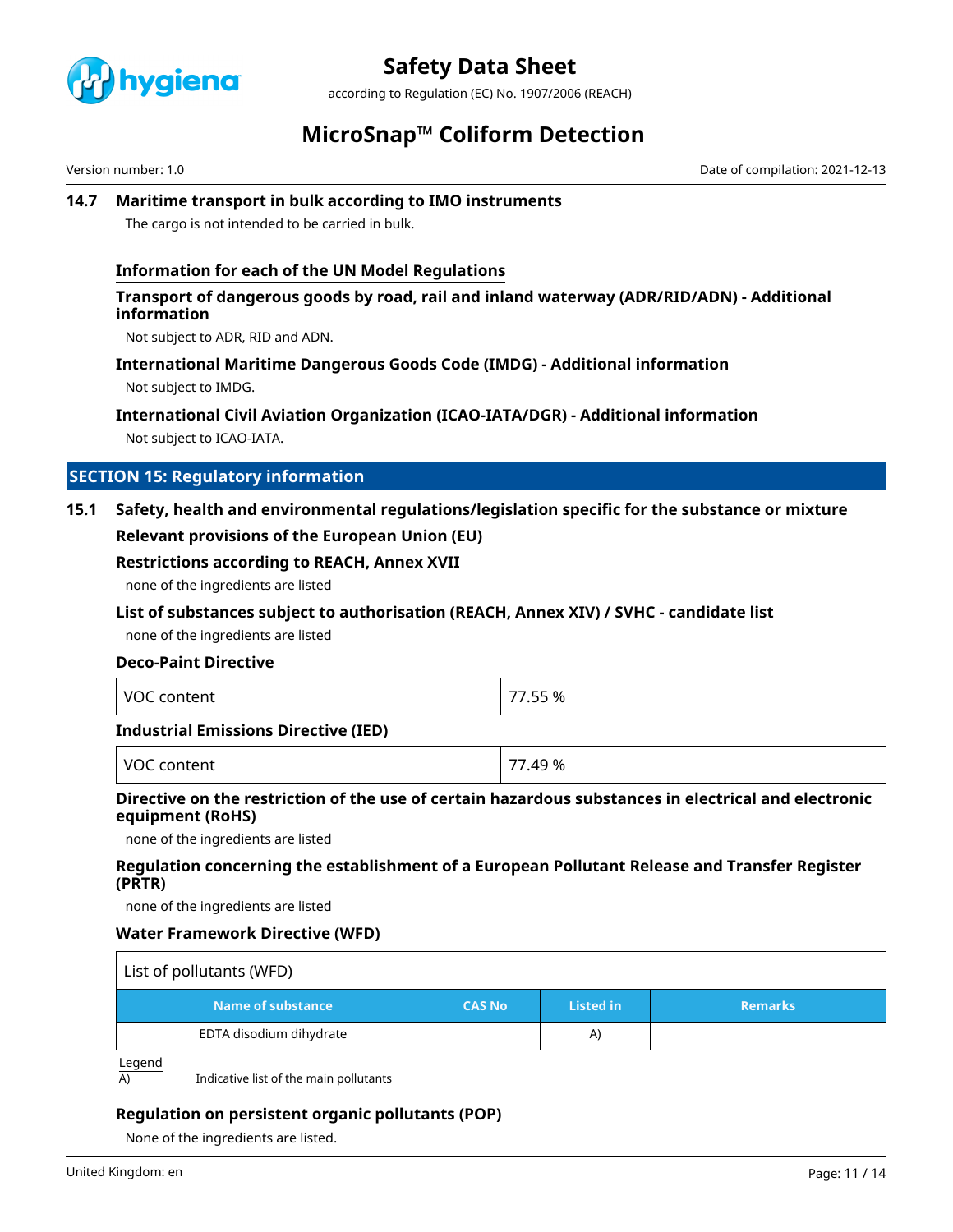

according to Regulation (EC) No. 1907/2006 (REACH)

### **MicroSnap™ Coliform Detection**

Version number: 1.0 Date of compilation: 2021-12-13

#### **15.2 Chemical Safety Assessment**

Chemical safety assessments for substances in this mixture were not carried out.

### **SECTION 16: Other information**

#### **Abbreviations and acronyms**

| Abbr.           | <b>Descriptions of used abbreviations</b>                                                                                                                                                                                     |
|-----------------|-------------------------------------------------------------------------------------------------------------------------------------------------------------------------------------------------------------------------------|
| 2000/39/EC      | Commission Directive establishing a first list of indicative occupational exposure limit values in implementa-<br>tion of Council Directive 98/24/EC                                                                          |
| Acute Tox.      | Acute toxicity                                                                                                                                                                                                                |
| <b>ADN</b>      | Accord européen relatif au transport international des marchandises dangereuses par voies de navigation<br>intérieures (European Agreement concerning the International Carriage of Dangerous Goods by Inland Wa-<br>terways) |
| <b>ADR</b>      | Accord relatif au transport international des marchandises dangereuses par route (Agreement concerning<br>the International Carriage of Dangerous Goods by Road)                                                              |
| Aquatic Acute   | Hazardous to the aquatic environment - acute hazard                                                                                                                                                                           |
| Aquatic Chronic | Hazardous to the aquatic environment - chronic hazard                                                                                                                                                                         |
| <b>ATE</b>      | <b>Acute Toxicity Estimate</b>                                                                                                                                                                                                |
| CAS             | Chemical Abstracts Service (service that maintains the most comprehensive list of chemical substances)                                                                                                                        |
| Ceiling-C       | Ceiling value                                                                                                                                                                                                                 |
| <b>CLP</b>      | Regulation (EC) No 1272/2008 on classification, labelling and packaging of substances and mixtures                                                                                                                            |
| <b>DGR</b>      | Dangerous Goods Regulations (see IATA/DGR)                                                                                                                                                                                    |
| <b>DNEL</b>     | Derived No-Effect Level                                                                                                                                                                                                       |
| EC No           | The EC Inventory (EINECS, ELINCS and the NLP-list) is the source for the seven-digit EC number, an identifier<br>of substances commercially available within the EU (European Union)                                          |
| EH40/2005       | EH40/2005 Workplace exposure limits (http://www.nationalarchives.gov.uk/doc/open-government-licence/)                                                                                                                         |
| <b>EINECS</b>   | European Inventory of Existing Commercial Chemical Substances                                                                                                                                                                 |
| <b>ELINCS</b>   | European List of Notified Chemical Substances                                                                                                                                                                                 |
| Eye Dam.        | Seriously damaging to the eye                                                                                                                                                                                                 |
| Eye Irrit.      | Irritant to the eye                                                                                                                                                                                                           |
| <b>GHS</b>      | "Globally Harmonized System of Classification and Labelling of Chemicals" developed by the United Nations                                                                                                                     |
| <b>IATA</b>     | <b>International Air Transport Association</b>                                                                                                                                                                                |
| IATA/DGR        | Dangerous Goods Regulations (DGR) for the air transport (IATA)                                                                                                                                                                |
| <b>ICAO</b>     | <b>International Civil Aviation Organization</b>                                                                                                                                                                              |
| IMDG            | International Maritime Dangerous Goods Code                                                                                                                                                                                   |
| index No        | The Index number is the identification code given to the substance in Part 3 of Annex VI to Regulation (EC) No<br>1272/2008                                                                                                   |
| IOELV           | Indicative occupational exposure limit value                                                                                                                                                                                  |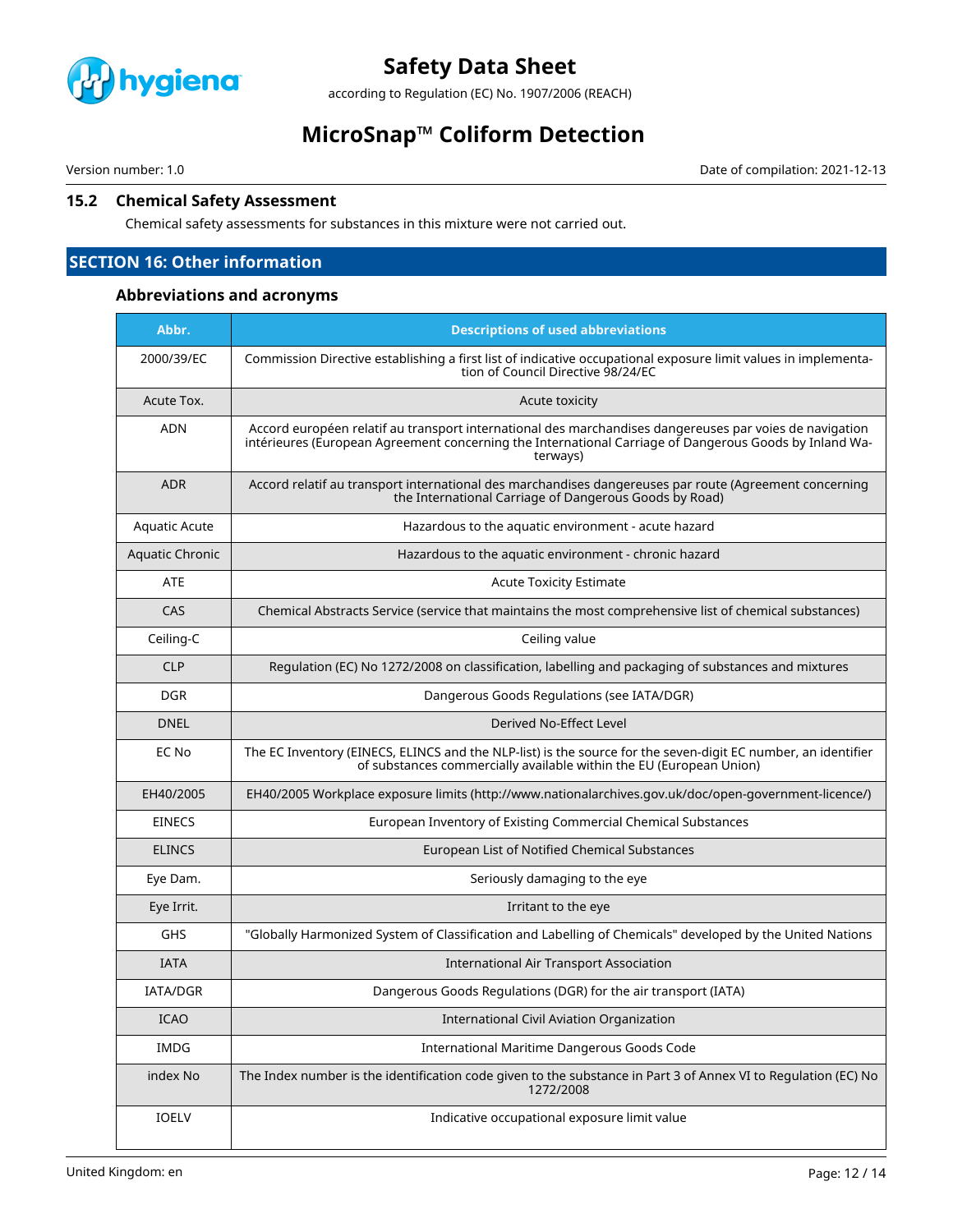

according to Regulation (EC) No. 1907/2006 (REACH)

## **MicroSnap™ Coliform Detection**

Version number: 1.0 Date of compilation: 2021-12-13

| Abbr.          | <b>Descriptions of used abbreviations</b>                                                                                                                                  |
|----------------|----------------------------------------------------------------------------------------------------------------------------------------------------------------------------|
| <b>NLP</b>     | No-Longer Polymer                                                                                                                                                          |
| <b>PBT</b>     | Persistent, Bioaccumulative and Toxic                                                                                                                                      |
| <b>PNEC</b>    | <b>Predicted No-Effect Concentration</b>                                                                                                                                   |
| ppm            | Parts per million                                                                                                                                                          |
| <b>REACH</b>   | Registration, Evaluation, Authorisation and Restriction of Chemicals                                                                                                       |
| <b>RID</b>     | Règlement concernant le transport International ferroviaire des marchandises Dangereuses (Regulations<br>concerning the International carriage of Dangerous goods by Rail) |
| Skin Corr.     | Corrosive to skin                                                                                                                                                          |
| Skin Irrit.    | Irritant to skin                                                                                                                                                           |
| <b>STEL</b>    | Short-term exposure limit                                                                                                                                                  |
| <b>STOT SE</b> | Specific target organ toxicity - single exposure                                                                                                                           |
| <b>SVHC</b>    | Substance of Very High Concern                                                                                                                                             |
| <b>TWA</b>     | Time-weighted average                                                                                                                                                      |
| <b>VOC</b>     | Volatile Organic Compounds                                                                                                                                                 |
| vPvB           | Very Persistent and very Bioaccumulative                                                                                                                                   |
| WEL            | Workplace exposure limit                                                                                                                                                   |

#### **Key literature references and sources for data**

Regulation (EC) No 1272/2008 on classification, labelling and packaging of substances and mixtures. Regulation (EC) No. 1907/2006 (REACH), amended by 2020/878/EU.

Transport of dangerous goods by road, rail and inland waterway (ADR/RID/ADN). International Maritime Dangerous Goods Code (IMDG). Dangerous Goods Regulations (DGR) for the air transport (IATA).

#### **Classification procedure**

Physical and chemical properties: The classification is based on tested mixture. Health hazards, Environmental hazards: The method for classification of the mixture is based on ingredients of the mixture (additivity formula).

#### **List of relevant phrases (code and full text as stated in section 2 and 3)**

| Code | <b>Text</b>                              |
|------|------------------------------------------|
| H300 | Fatal if swallowed.                      |
| H301 | Toxic if swallowed.                      |
| H302 | Harmful if swallowed.                    |
| H310 | Fatal in contact with skin.              |
| H314 | Causes severe skin burns and eye damage. |
| H315 | Causes skin irritation.                  |
| H318 | Causes serious eye damage.               |
| H319 | Causes serious eye irritation.           |